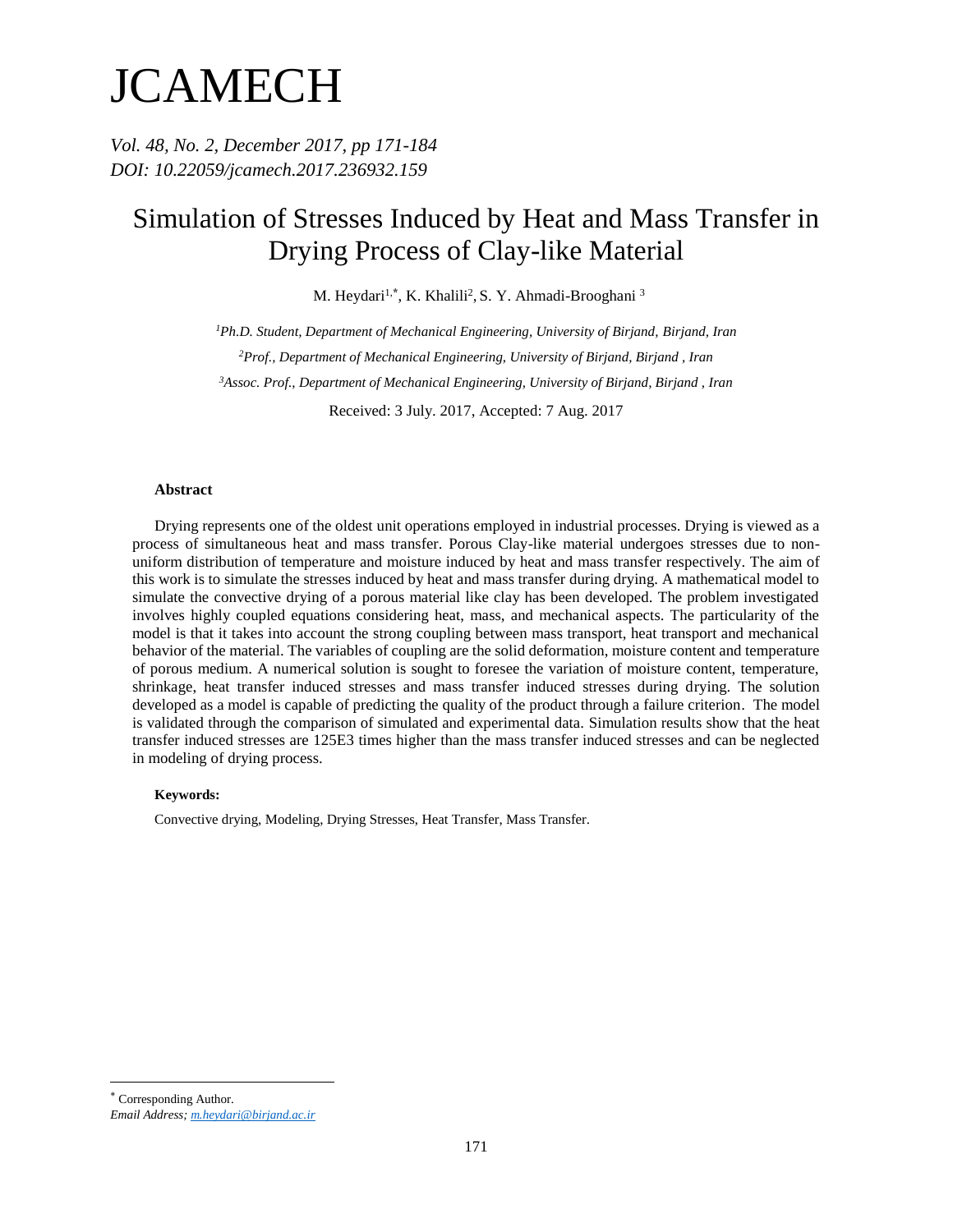### **1. Introduction**

Industrial drying is an essential process in manufacturing of many products as diverse as from food products to clay/ceramic products. Drying is also an energy intensive operation that easily accounts for up to15% of all industrial energy usage [1]. The process usually influences the quality of the resulting product. Severe conditions and long drying time can significantly decrease the quality of dried materials; e.g., by change of color[2], permanent deformation (shrinkage) and material damage [3]

Modeling of kinetics and drying processes should be determined to effective control the drying process. It is important to choose suitable condition of drying for a specific product. Modeling of drying process is inherently a coupled and complex problem. Several particular problems, which are generally highly coupled, are present in the drying process: Drying kinetics change, deformation, and product structure change. The change in moisture content affects the thermal, moisture, and mechanical properties of the material [4] and shrink/swell the solid matrix during drying. Generally, the drying process modeling is composed of the equations of mass, heat, and momentum conservation forming a system of partial differential equations.

Moisture transfer in porous materials can be accomplished by several transport mechanisms, such as moisture diffusion due to concentration gradients, Thermo diffusion, Knudsen diffusion, capillary flow, evaporation and condensation [5]. Although all these transport mechanisms have a strong physical basis, moisture diffusion, is the most important mass transport mechanism [6] which is expressed by Fick's equation.

Taking all of the transport mechanisms in the drying process into consideration makes a very complex problem rendering the solution infeasible. Furthermore, most drying conditions are such that only one or two of the mentioned mechanisms are important. The most common approach in engineering applications to overcome the problem and to take into account the relevant mechanisms is to lump all effects of the transport mechanisms onto the diffusion coefficient in Fick's law. Thus, the diffusion coefficient becomes an effective coefficient. In this study the diffusive model based on the phenomenon of diffusion described by Fick's law was used for the description of moisture movement. Fick's law with an effective diffusion coefficient has already been used successfully by many authors in mathematical model of drying process [7-9].

The material properties of the product may change during drying. The added complexity of identification and considering of the material properties changes obliged a wide range of study to use constant parameters in the models dealing with drying [10-12]. Indeed, most products cannot completely fit into simplified model and need complex model which takes into account the variation of material properties with moisture content and temperature. The current study takes into account the material properties variations during drying.

Drying of many materials is accompanied by shrinkage. If drying is performed sufficiently slow, the shrinkage would be uniform and drying induced stresses do not occur, but for economical reasons the industrial drying process is usually performed fast in such a way that the non-uniform shrinkage is usually arises. Differential shrinkage from the surface to the core is responsible for high tensile stresses. Drying-induced stresses are expressed as the sum of the heat transfer induced stresses (thermal stresses) and moisture transfer induced stresses (moisture stresses). Numerical investigation of the drying stresses was started in 1970s [13]. A number of studies can be found in the literature dealing with the moisture stresses induced during drying.

Chemkhi et al described the mass, heat and momentum conservation equations separately for liquid and solid phase and by using effective stress concept derived the moisture stresses [14]. The influence of rheological aspect assigned to a deformable and saturated porous medium on the moisture stresses was studied by Khalfaoui et al [15]. Couture et al simulated the moisture stresses for liquid phase during drying by assuming ideal shrinkage [16]. Most authors suggest comparing simulated tensile stresses with a failure criterion in order to obtain the range of drying conditions under which the cracking of materials is avoided [17-19]. Pourcel et al investigated crack initiation time during drying and stated that it depends on drying rate [20]. Some works have been published concerning the experimental measurement of thermal field of clay during drying [21, 22].

Surveying the literature reveals that the thermal stresses have not been studied. The novelty of the current study is investigation the thermal stresses in drying process. Having considered the heat, mass, and mechanical aspects of drying the drying kinetics of 3D moist object was modeled and simulated. The variables of coupling are the solid deformation, moisture content and temperature of porous medium.

### **2. C**o**nvective drying Periods of clay**

Four periods may distinguished in convective drying of clay as follow: preheating period, constant drying rate period (CDRP), falling drying rate period (FDRP) and transition period (Fig. 1). In the preheating period the material with initial temperature  $(T_0)$  starts to be heat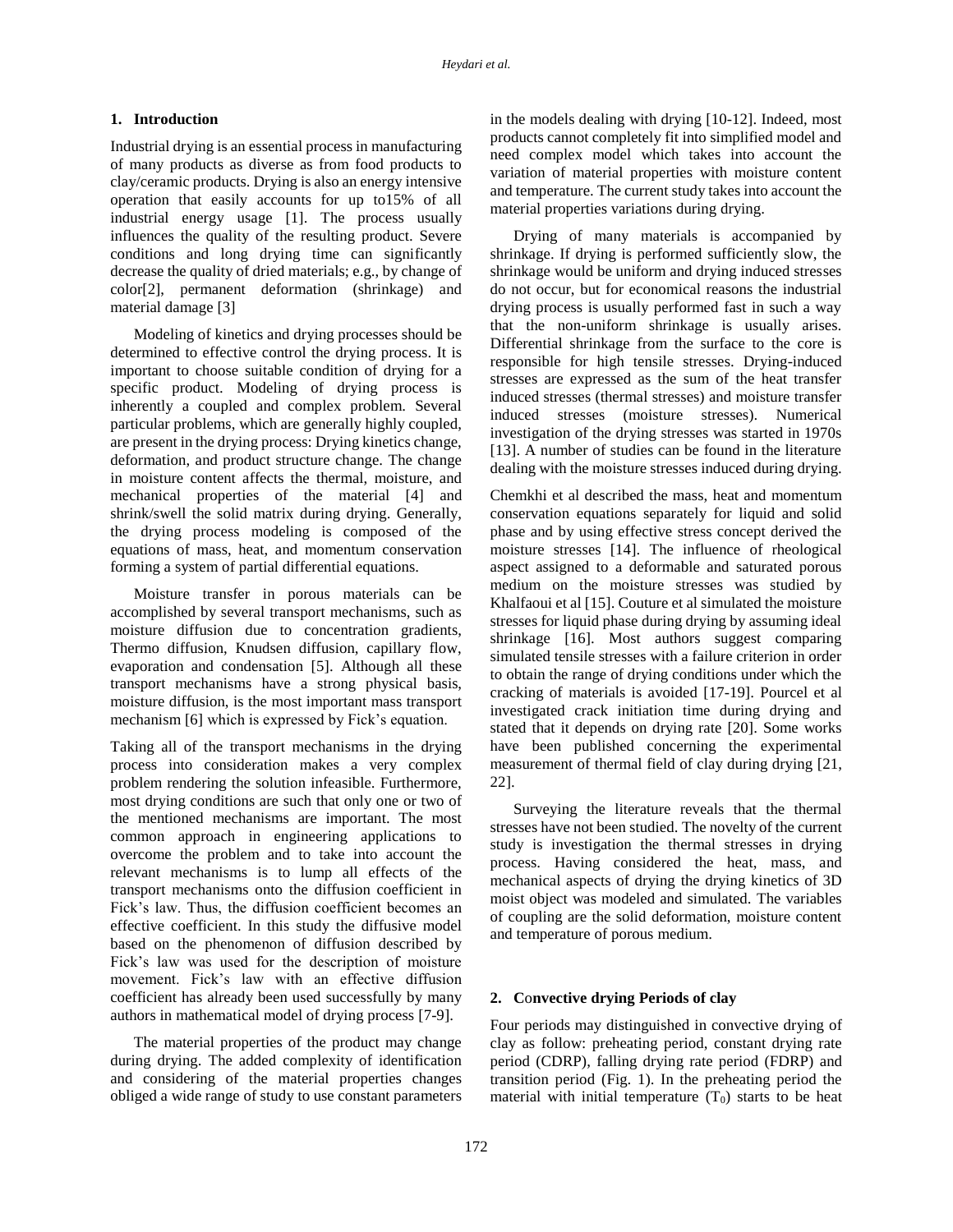up/down to the wet bulb temperature  $(T_w)$  (F-J or G-J) and consequently the drying rate will also start to drop/rise (A-C or B-C), respectively [23]. The CDRP begins at time  $t_w$  in Fig. 1. At this point; the temperature of the material is equal to the wet bulb temperature (J) and remains constant (J-K). The CDRP is governed fully by the rates of external heat and mass transfer since a film of free water is always available at the evaporating surface. The moisture migrates from the inside of the porous material to the surface by diffusion of moisture [24]. The drying rate remains constant as long as the moisture transport rate from the interior of the material to the exchange surface can withstand the evaporation rate from the exchange surface (C-D). The moisture content at the end of the CDRP is called the critical moisture content  $(w_{cr})$  point (D). At the end of the CDRP (D), the evaporation rate starts to decrease because of the disconnection of the liquid meniscus from the surface and this decreasing trend continues until all the liquid meniscuses are disconnected. This period is termed as the transition period (D-O or K-O). Detachment of the last liquid meniscus from the surface marks the onset of FDRP (O). The internal moisture transport rate specifies the drying rate of the FDRP. During the transition period and the FDRP the temperature of material surpasses the wet bulb temperature and grows up to the drying air temperature (K-L). Finally, the drying process stops when the equilibrium moisture content  $(w_{eq})$  reaches.

Usually the maximum moisture and temperature nonuniformity occurs at the end of the CDRP [21] hence material cracking is most possible to happen at this stage of drying [6, 25]. This is the reason why large bodies of study are devoted to the CDRP [26-28].

### **3. Shrinkage considerations**

Shrinkage or Solid displacement is one of the most important coupling parameter in the system of drying equation. Shrinkage has strong effect on drying behavior of highly shrinkable porous media such as clay-like material.

During drying process, non-uniform shrinkage creates stresses which may causes cracking and directly influence the quality of dried products or even make them useless.

Another important effect of the shrinkage on drying behavior is the reduction of drying surface; resulting decreased drying rate. Drying rate has direct effect on the drying time and intensity of the non-uniform distribution of the moisture and temperature, and consequently on the drying induced stresses magnitudes. Fig. 2 presents the effect of the shrinkage consideration on the drying curve [21]. It is observed that ignoring the shrinkage during the constant drying rate period, overestimates the drying rate but the difference between the two states (ignoring and considering the shrinkage) disappears as soon as the falling period of drying starts.



**Fig. 1 Dependence of moisture content and temperature on drying time of clay**



**Fig. 2 Shrinkage effect on drying behavior[21]**

Several types of strains are expected to exist when drying the clay including; moisture, thermal, mechanical, creep and mechano-sorptive strains. The moisture and thermal strain are assumed to be proportional to the moisture content and temperature change, respectively and are independent of the state of stress [11]. Mechanical strains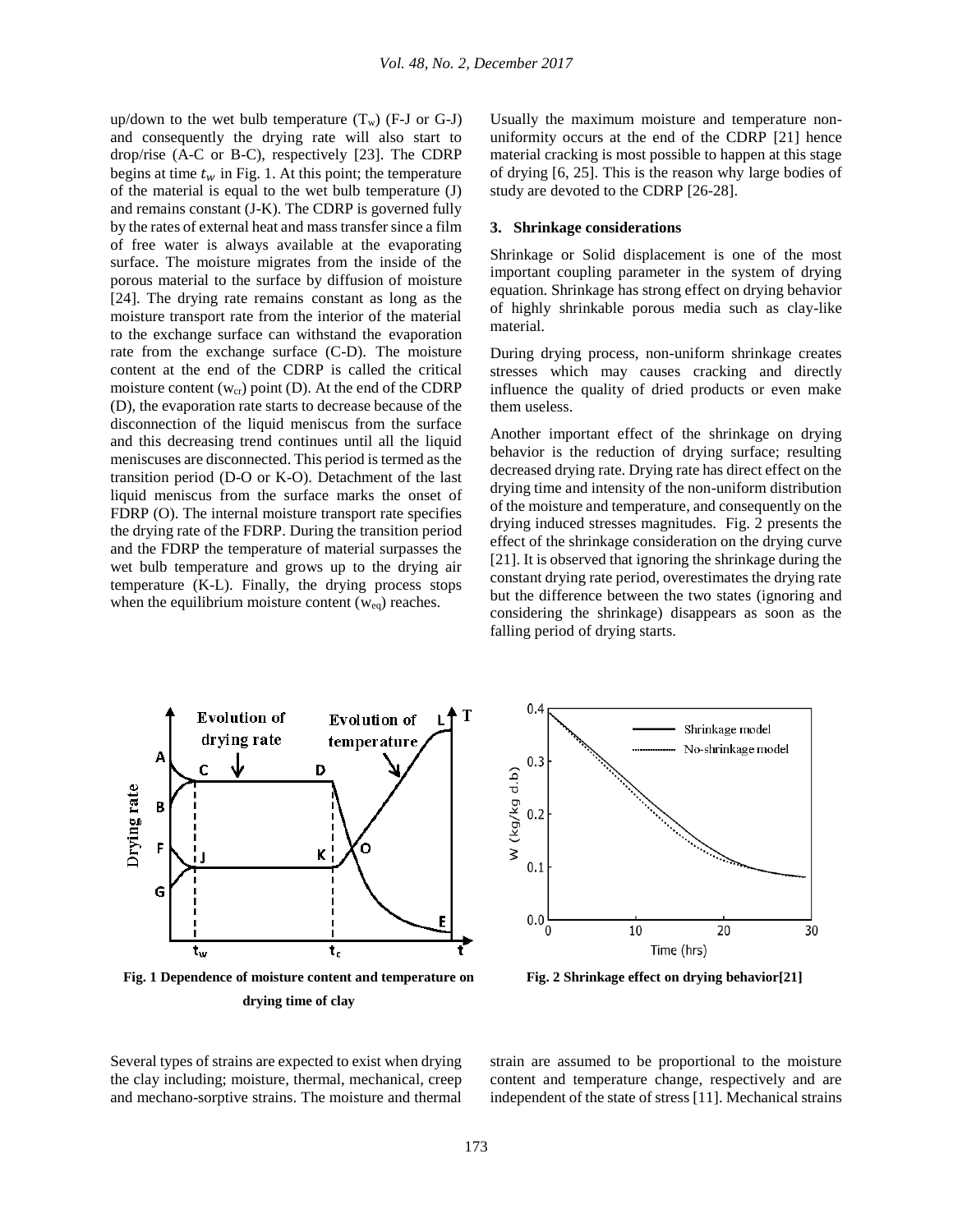include elastic or plastics strains that are formed immediately after application of mechanical loading (drying induced stresses). Creep is the time-dependent increment of total deformation due to imposed stress history which is an irreversible strain. Some authors introduce an extra mechano-sorptive/desorptive strain that results from the interaction between stress and moisture content change [29].

To calculate the deformations by drying induced stresses, the momentum balance equations in addition to the diffusion equations must be solved leading to a series of differential equations. Many studies considered shrinkage of the material to be equal to the volume of the evaporated water (ideal shrinkage) during the two first phases of drying and neglected mechanical strains [9, 16, 25, 30, 31].

Many researcher have considered shrinkage during the drying process in their studies, however some ignored it completely [32]. But it is necessary to incorporate the shrinkage into the drying model especially when dealing with building materials like wood and ceramics, where shrinkage is a key aspect of the dehydration phenomena [33]. In the current study the thermal strains, moisture strains which mostly is the largest strain component in drying and the mechanical elastic and plastic strains, which are activated by the drying-induced stresses, are taken into account. The plastic strains arise when the state of stress reaches the yield condition. Also the mean moisture content evolution of material, with and without considering the shrinkage effect has been illustrated presented in the rest of the text.

### **4. Mathematical modeling**

One of the important parts of modeling is providing an appropriate mathematical model. In this section, the mathematical model describing the drying process of saturated and shrinking media is presented. The particularity of the model is that it takes into account the strong coupling between mass transport, heat transfer and mechanical behavior of the material. The model takes into account the shrinkage via the mechanical behavior of the material that is assumed to be elastic. The following assumptions have been made to solve the problem.

- Clay is a homogeneous and isotropic porous material.
- Local thermal equilibrium is assumed.
- The mechanical behavior of the medium is purely elastic.
- Gaseous phase and gravitational effect are neglected.

With regard to the assumptions, the system of equations describing heat and mass transfer takes the following form:

$$
\frac{\partial w}{\partial t} = \nabla \cdot (D_{\text{eff}} \nabla w) \tag{1}
$$

$$
\rho C_p \frac{\partial T}{\partial t} = \nabla.(k \nabla T) \tag{2}
$$

Where  $D_{\text{eff}}$  is effective diffusion coefficient. The eq. 1

and 2 are coupled through  $D_{\text{eff}}$ ,  $\rho$  and  $C_p$ , parameters. The balance of momentum in our considerations is limited to:

$$
\nabla \cdot \sigma = 0 \tag{3}
$$

If we consider the assumption of small deformation, the volume change depends on temperature and moisture variations. Therefore, the moisture and thermal strains (respectively  $\varepsilon^H$  and  $\varepsilon^T$ ) are subtracted from the total The strain to get the mechanical strain:<br>  $\varepsilon_M = \varepsilon - \varepsilon_w - \varepsilon_T$ ,  $\varepsilon_T = \alpha(T - T_0)$ ,  $\varepsilon_w = \beta(w - w_0)$  (4)

$$
\varepsilon_M = \varepsilon - \varepsilon_w - \varepsilon_T, \varepsilon_T = \alpha (T - T_0), \varepsilon_w = \beta (w - w_0) \quad (4)
$$

Here  $\alpha$  is the thermal expansion and  $\beta$  is the moisture expansion coefficient. In the case of elastic behavior, the

constitutive equation for strain–stress is given by [11]:  
\n
$$
\sigma = \lambda tr(\varepsilon) \mathbf{I} + 2\mu \varepsilon - 3K\beta (w - w_0) \mathbf{I}
$$
\n(5)  
\n
$$
-3K\alpha (T - T_0) \mathbf{I}
$$

Where K is the bulk modulus,  $\lambda$  and  $\mu$  are the Lame constants related to the Young modulus E and the

Poisson ratio v as:  
\n
$$
\lambda = \frac{Ev}{(1-2v)(1+v)}, \ \mu = \frac{E}{2(1+v)}, \ K = \frac{E}{3(1-2v)}
$$
\n(6)

### **5. Initial and boundary conditions**

Initially, the temperature and moisture content are uniform in the porous medium, that is:

$$
t = 0, \quad T = T_0, \quad w = w_0 \tag{7}
$$

The values of the parameters used in the simulations are given in Table 1. The heat flux and the mass flux at the exchange surface are expressed as:

$$
-D_{\text{eff}}\nabla w = F_m \tag{8}
$$

$$
-k\nabla T = h(T_s - T_{\text{inf}}) - h_v F_m
$$
\n(9)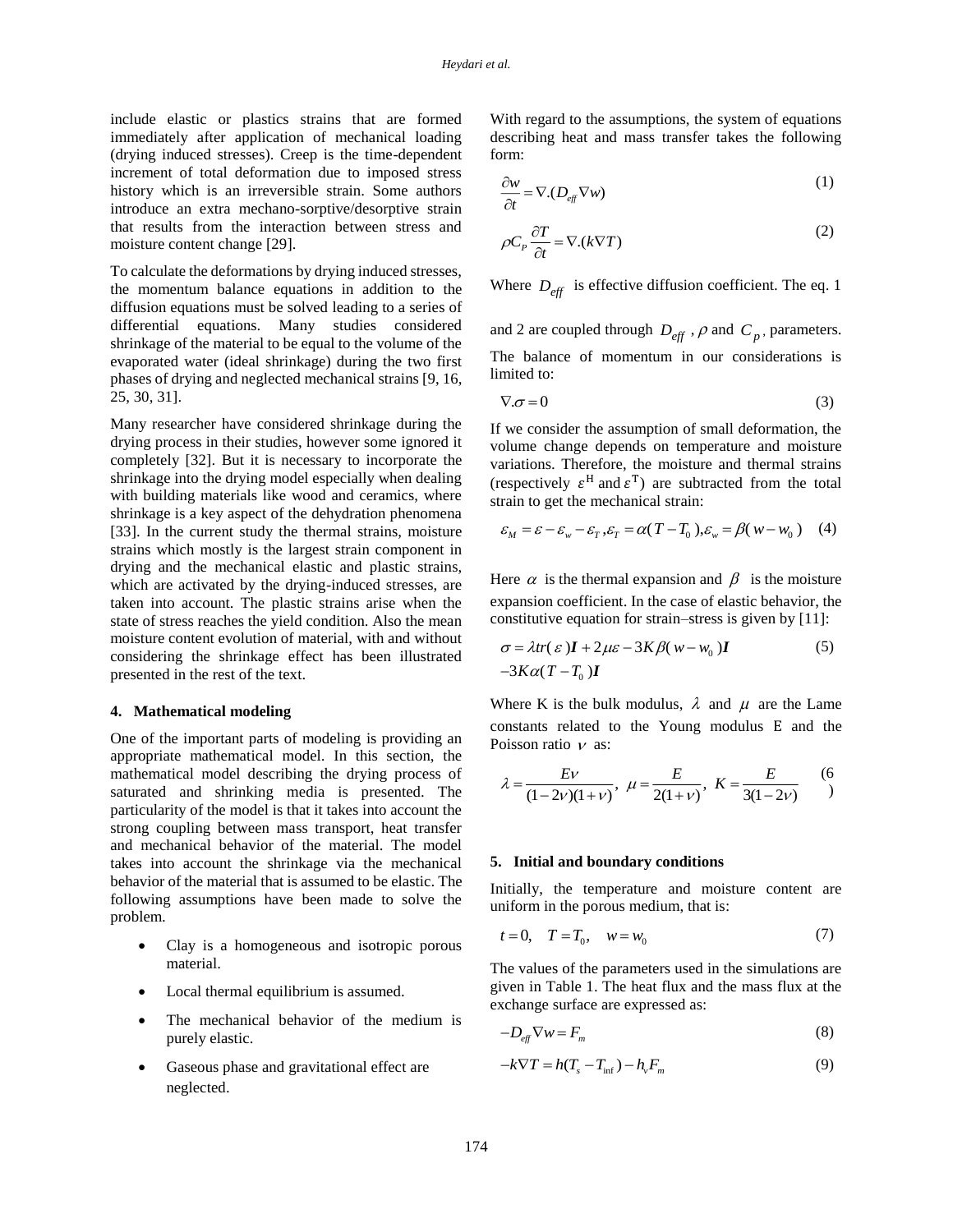Where  $F_m$  is the rate of evaporation at the surface,  $h_v$  is the latent heat of evaporation, *h* and *k* are convection and conduction heat transfer coefficient respectively. At the exchange surface, there are no external forces and the deformation is due to the water evaporation:

 $\sigma n = 0$ 

### **6. Simulation**

The finite element method has been used to solve this strongly coupled and nonlinear system of equations. The Arbitrary Lagrange-Eulerian formulation was used. This is actually a combo system of Lagrangian and Eulerian systems, combining the two systems to solve the problem with moving boundaries. This allows consideration of a drying process of a shrinking body, as is the case in the current study. The constant and variable parameters employed in simulation are presented in Table 1 and Table 2, respectively

Simulation is carried out in a cubic sample having dimension of 7cm\*7cm\*5cm with a constant time step (dt =50s). Fig. 3 presents the schematic illustrations of the problem domain. The simulated domain is discretized by 11342 tetrahedral elements regularly spaced at beginning.

### **Table 1: Employed constant parameters in**

**Table 2: Employed variable parameters in modeling**

| modeling                             |                                   |                                         |                                                                                                                                                 |  |  |
|--------------------------------------|-----------------------------------|-----------------------------------------|-------------------------------------------------------------------------------------------------------------------------------------------------|--|--|
|                                      |                                   | Parameter                               | Expression                                                                                                                                      |  |  |
| Parameter                            | value                             | Specific heat [37]                      |                                                                                                                                                 |  |  |
| Initial moisture                     | $w_0 = 0.33$                      |                                         | $C_p = \frac{wC_{pl} + C_{ps}}{1}$ ( <i>J</i> / <i>kg</i> )                                                                                     |  |  |
| content                              |                                   | Density [37]                            |                                                                                                                                                 |  |  |
| Critical moisture                    | $w_{cr} = w_{sh} = 0.12$          |                                         | $\rho = \frac{m_0(1+w)}{V(1+w)}$ (kg / m <sup>3)</sup>                                                                                          |  |  |
| content                              |                                   |                                         |                                                                                                                                                 |  |  |
| Equilibrium<br>moisture content      | $W_{eq} \simeq 0.01$              | Young's modulus                         |                                                                                                                                                 |  |  |
| Initial sample                       |                                   | $[14]$                                  | $E = 0.96 \exp(\frac{1}{0.061 + 1.735 w^{4.919}}) (Pa)$                                                                                         |  |  |
| temperature                          | $T_0 = 26^{\circ}C$               | Effective diffusion<br>coefficient [34] |                                                                                                                                                 |  |  |
| Intrinsic clay                       | $\rho_s^s = 2600 \ (kg/m^3)$      |                                         | $D_{\text{eff}} = 5.61e^{-9}(7.5 + \exp(\frac{44w}{1.6+w}))$                                                                                    |  |  |
| density [25]                         |                                   |                                         |                                                                                                                                                 |  |  |
| Intrinsic water                      | $\rho_i^l = 1000 \ (kg/m^3)$      |                                         | $\times \exp(-\frac{510}{T})$ $(m^2/s)$                                                                                                         |  |  |
| density $[5]$                        |                                   |                                         |                                                                                                                                                 |  |  |
| Solid thermal                        | $k_{\rm s} = 1$ ( <i>W / mK</i> ) | Evaporation rate                        |                                                                                                                                                 |  |  |
| conductivity [14]<br>Liquid thermal  | $k_i = 0.597$ (W / mK)            | [15, 38]                                | $F_m = \begin{cases} \dot{m} & \text{for } w > w_c, \\ \dot{m} * \frac{w \cdot w_{eq}}{w_{cr} \cdot w_{eq}} & \text{for } w < w_c. \end{cases}$ |  |  |
| conductivity [34]                    |                                   |                                         |                                                                                                                                                 |  |  |
| Solid specific                       |                                   |                                         |                                                                                                                                                 |  |  |
| heat $[14]$                          | $C_{_{ns}} = 2000 (J/kg)$         |                                         | $\dot{m} = 13 * 10^{-3} * (C_{surf} - C_{inf}) (kg/m^2 s)$                                                                                      |  |  |
| Liquid specific                      | $C_{nl} = 4220 (J/kg)$            |                                         |                                                                                                                                                 |  |  |
| heat $[5]$                           |                                   |                                         | $C_{\text{inf}} = \frac{0.622RH.P_{\text{vs. inf}}}{P_{\text{cm}} - RH.P_{\text{vs. inf}}}$                                                     |  |  |
| Heat expansion<br>$\text{coef}$ [35] | $\alpha = 3 \times 10^{-8}$ (1/K) |                                         |                                                                                                                                                 |  |  |
| mass expansion                       | $\beta$ = 0.3                     |                                         | $C_{surf} = \frac{0.622 a_w P_{vs. surf}}{P - a \cdot P}$                                                                                       |  |  |
| $\text{coef}$ [36]                   |                                   |                                         |                                                                                                                                                 |  |  |
| Poisson's ratio                      | $v = 0.4$                         |                                         | $P_{\text{vs. inf}} = \exp(23.3265 - \frac{3802.7}{T_s} - (\frac{472.68}{T_s})^2)$                                                              |  |  |
| [14]                                 |                                   |                                         |                                                                                                                                                 |  |  |
|                                      |                                   |                                         | $P_{vs. surf} = \exp(23.3265 - \frac{3802.7}{T_{emf}} - (\frac{472.68}{T_{surf}})^2)$                                                           |  |  |
|                                      |                                   |                                         |                                                                                                                                                 |  |  |

### **7.1.** *Material*

All the clay-like material used for the experiment were extracted from clay deposit sites in Birjand-Iran. Chemical analysis (Table 3) and Atterberg limits (Table

### **7. Material and experimental procedure**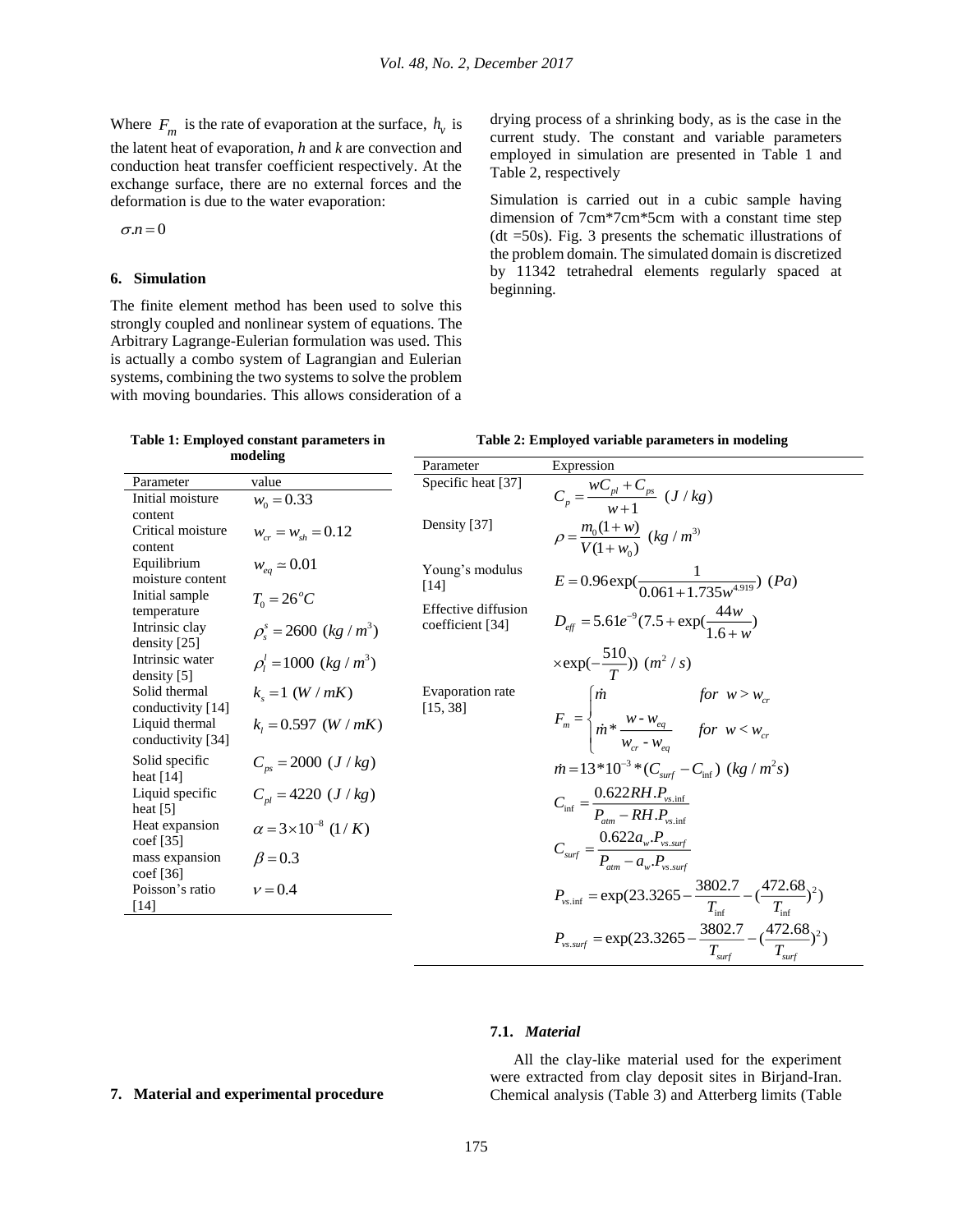| 4) of the studied clay are determined in Soil Mechanic $\&$ |
|-------------------------------------------------------------|
| Technical Laboratory of Mashhad-Iran.                       |

| Element | Percent |  |
|---------|---------|--|
| Si      | 59.5    |  |
| Ca      | 7.83    |  |
| Mg      | 4.20    |  |
| Fe      | 4.50    |  |
| A1      | 7.80    |  |
| Ti, Mn  | ${<}1$  |  |
| L.O.I   | 9.80    |  |

| Table 3: Chemical analysis of the Clay |  |  |  |  |  |
|----------------------------------------|--|--|--|--|--|
|----------------------------------------|--|--|--|--|--|

**Table 4: Atterberg limits of the Clay**

| <b>Atterberg Limits</b>    | Moisture content |  |  |
|----------------------------|------------------|--|--|
| Liquid limit               | 26%              |  |  |
| Plastic limit              | 19%              |  |  |
| Shrinkage limit $(w_{sh})$ | 12%              |  |  |

### **7.2.** *Experimental equipment set-up*

A laboratory chamber dryer was used for experimental study. A schematic of experimental setup is shown in Fig 4. The sample is located on a grid plate (holder) at the center of the dryer chamber. The holder is placed on the A&D GF3000 digital balance with 0.01 gram resolution. The air-stream generated by the blower passes through a controlled heating zone, enters the dryer chamber. In order to provide uniform drying condition for all of the surfaces of sample, the air-stream enters both from the top and bottom and exits from the four vents located at the center of the all lateral sides of the dryer chamber.

The temperature and relative humidity of the chamber are measured and logged in computer during drying by using a humidity temperature sensor (SHT25) connected to the national instrument usb-6009 data acquisition card. The measurement accuracy of the SHT25, is  $0.2$ <sup>o</sup>C and 1.8% for the temperature and the relative humidity, respectively. The temperature and humidity are kept at set levels using feedback control. Also the geometry variations of the sample were captured by using a digital camera. The chamber dryer equipped with two Halogen lamps positioned at fixed location illuminating the scene evenly.



**Fig. 4: Schematic of experimental setup**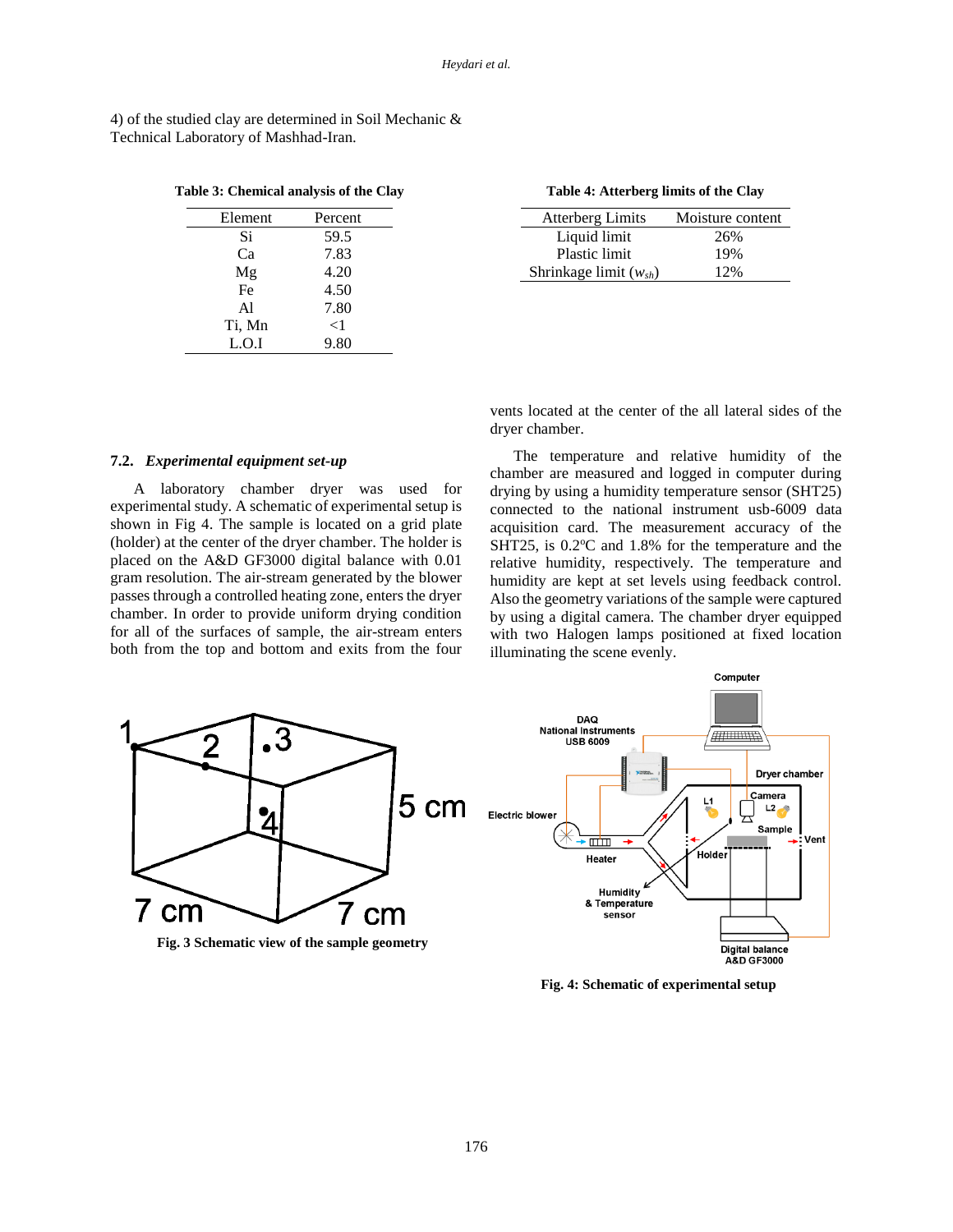### **7.3.** *Model Application to Clay Drying*

The model developed was validated by comparing the model outputs (simulation results) with experimental results. The experiment was carried out in the laboratory chamber dryer. A cubic sample of clay material, with an approximate dimension of  $7 \times 7 \times 5$ *cm* was placed on the holder and the airstream circulated over samples surface. The clay was mixed with water to make a workable paste with approximately 33% (dry basis). Then the clay paste was stored in an airtight container at room temperature ( $26^{\circ}$ C) for 48 hour to make sure that the water content is uniform throughout the material providing a homogenized sample. The Cubic sample was dried at 100°C with a relative humidity of 10%.

The drying process was controlled by a PC provided with the software and data acquisition card. During the experimental run the following parameters were controlled and recorded: drying time, air temperature, air relative humidity, geometry variations and mass of the sample. The mass evolution of the sample was logged to computer every 10 seconds by the precision digital balance. During the experimental run, snapshots of the surface shrinkage for the top surface and one of side surfaces were taken every 15 minutes. Volumetric shrinkage of the sample was calculated using image processing techniques (Fig 5).

Fig. 6 shows the comparison between the experimental results and the simulated values of the mean moisture contents evolution for clay sample. The sample is dried after about 12 hours. The water vapor condenses onto the sample's surfaces at the beginning of drying, since for the chosen air conditions the dew point corresponds to  $46^{\circ}$ C, which is greater than the sample's initial temperature of  $26^{\circ}$ C. Consequently, the moisture content increases and a swelling of the medium occurs and continues until the dew temperature is reached when condensation stops. The points A, B , C and D in Fig. 6 to Fig. 10 corresponds to the end of the preheating period, the end of the CDRP, the end of transition period and the end of FDRP, respectively.

Fig.7 illustrates the evolution of the mean temperature inside the product. The temperature exhibits the classical evolution that occurs during convective drying. The three phases are clearly present: Phase 1 is the preheating period where the material is heated until its temperature reaches the wet bulb temperature  $(52^{\circ}C)$ ; Phase 2 is the CDRP, during which the diffusion of water from inside of the sample keeps up with the evaporation rate. The whole heat supplied by the air is consumed by the water evaporation at the surface and the temperature keeps constant [39]. Phase 3, is the transition period and the FDRP, during which the temperature begins to grow with the time and trends to the drying air temperature.



**Fig. 5: Edge detection by image processing during the experiment run**



According to the Atterberg limits in drying process, clay shrinks only when the moisture content is above shrinkage limit  $(w_{sh})$ . In the current study the shrinkage limit and critical moisture content are assumed to be the same;  $w_{sh} = w_{cr} = 0.12$ . This assumption has been made in other works dealing with clay material drying [40, 41]. Fig. 8 shows the comparison between the experimental results and the simulated values of the volumetric strain

for clay sample. As seen from Fig. 8 the clay sample shrinks mainly in the preheating and the CDRP, and during the transition period and the FDRP, the sample volume is approximately constant. The volumetric strain of the sample is about 17%.

The evaporation rate in the CDRP is supplied by the capillary flow from the material depth to the evaporation surface in porous clay-like material. During this period,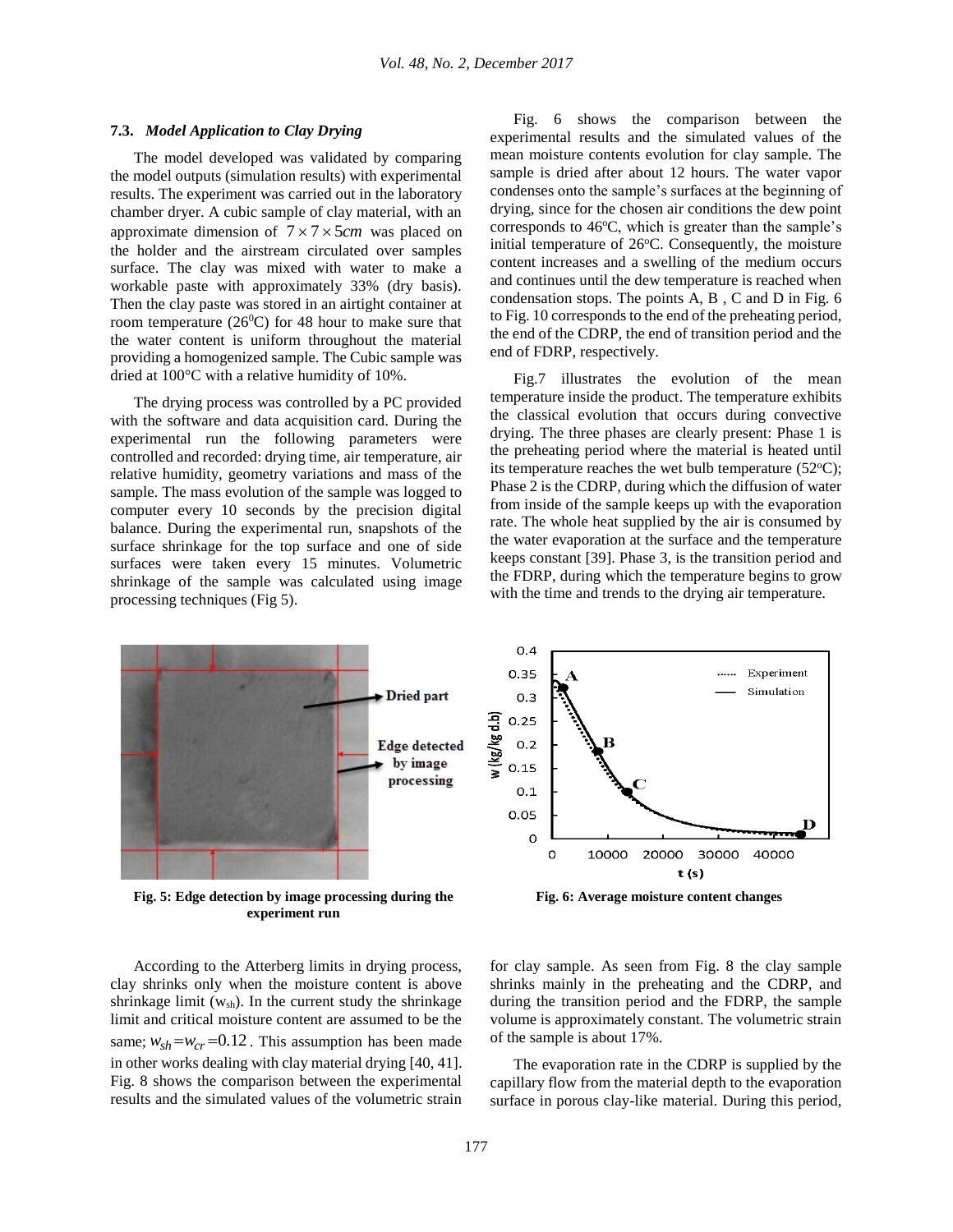evaporation occurs at the surface. At the critical moisture content which is the end of the CDRP, evaporation rate starts to decrease because of the disconnection of the liquid meniscus from the surface and this decreasing trend continues until all the liquid meniscuses are disconnected. This period was termed as the transition period. Detachment of the last liquid meniscus from the surface marks the onset of the FDRP and changing the vaporization plane to a level below the surface [42].

The experimental results and the simulated values of the drying rate for clay sample are compered in Fig. 9. In the preheating period because of increase in sample temperature, drying rate increase until it reaches the wet bulb temperature; (point A). The CDRP begins from point A and drying rate remains constant. Moisture evaporation at exchange surface occurs with higher rates and values at edges. As soon as the first point moisture content of edge's point arrive at the shrinkage limits the transition period begins (point B) and because of the disconnection of the liquid meniscus from the surface the evaporation rate starts to decrease. At point C which is almost the inflection point, all liquid meniscuses have been disconnected and FDRP begins. Following disruption of hydraulic continuity between the sample depth and exchange surface liquid menisci recede into the porous medium and form a vaporization plane from which water vapor diffuses through the overlying dry layer to the exchange surface and then to the atmosphere [43].

Fig. 10 shows the comparison between the experimental results and the simulated values of the density for clay sample. It is important to note that the density increases at the beginning of drying, reaches a maximum at the time of 11000s which is almost the end of CDRP (point B) and then decreases. This evolution is the consequence of superposition of two phenomena: mass reduction and volume reduction. In preheating period and CDRP volume reduction is almost equal to the mass reduction (moisture removed by evaporation) from the sample (ideal shrinkage) [16]. Intrinsic clay density is more than water intrinsic density hence; the density increase until the end of CDRP. For moisture content below the critical limit the movement of the clay particles becomes more difficult and gradually the volume reduction stops. Therefore the effect of mass reduction dominates a decrease in the density. Similar results are reported in other works [41].

Fig. 11 shows the captured image of the sample surface during drying. Fig. 11a corresponds to the time that the moisture content at edge's point is just at the shrinkage limit and the CDRP has almost been ended. Fig. 11a corresponds to the point B in Fig. 6 to Fig. 10. Fig. 11b shows the captured image of sample surface when it is in the transition period. During this period some of the liquid meniscuses are disconnected. The domain of not disconnected liquid meniscuses is approximately separated from other with a bound. Fig. 11c shows the image taken at the end of transition period and the beginning of the FDRP when all the liquid meniscuses are disconnected and almost the sample stops to shrink. Fig. 11c corresponds to the point C Fig. 6 to Fig. 10.



**Fig. 7: Average temperature changes Fig. 8: Volumetric strain changes**

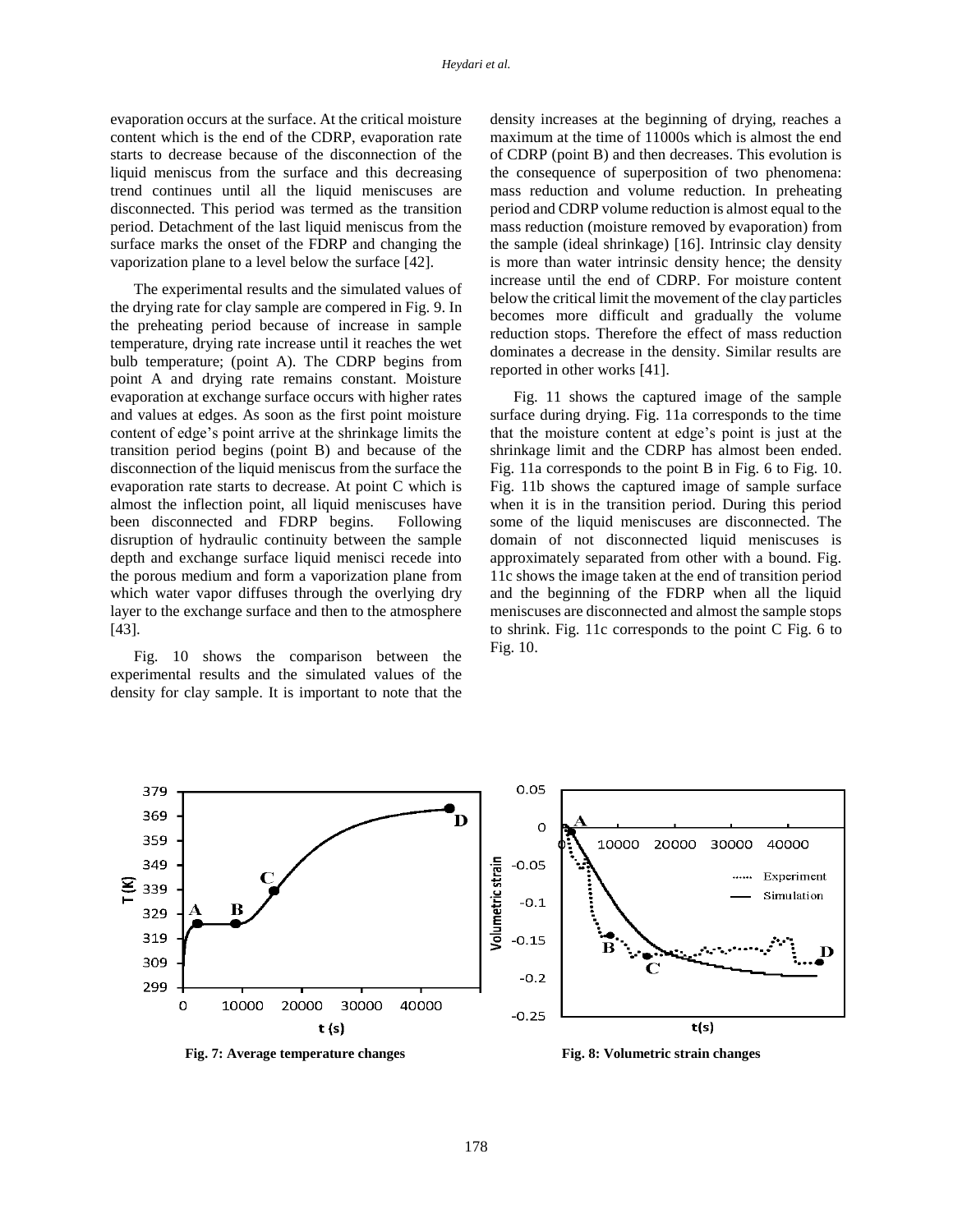



**Fig. 11 the evolution of clay drying**

To ensure that the results of simulation are not affected by changing the size of the elements; mesh convergence analysis has been done. The effect of element number on the moisture content evolution curve which is critical variable in simulation of drying kinetic was investigated. As seen in Fig. 12 the moisture content evolution curve regarding to discretization with 11342 and 22680 elements have good coherence but the moisture content evolution curve regarding to discretization with 3406 elements slightly differs. Increasing the number of elements increases the run time, on the other hand the moisture content evolution curve affects the drying induced stress heavily therefore 11342 numbers of elements was used in this study. **Fig. 12** the effect of element number on the moisture



**content evolution curve**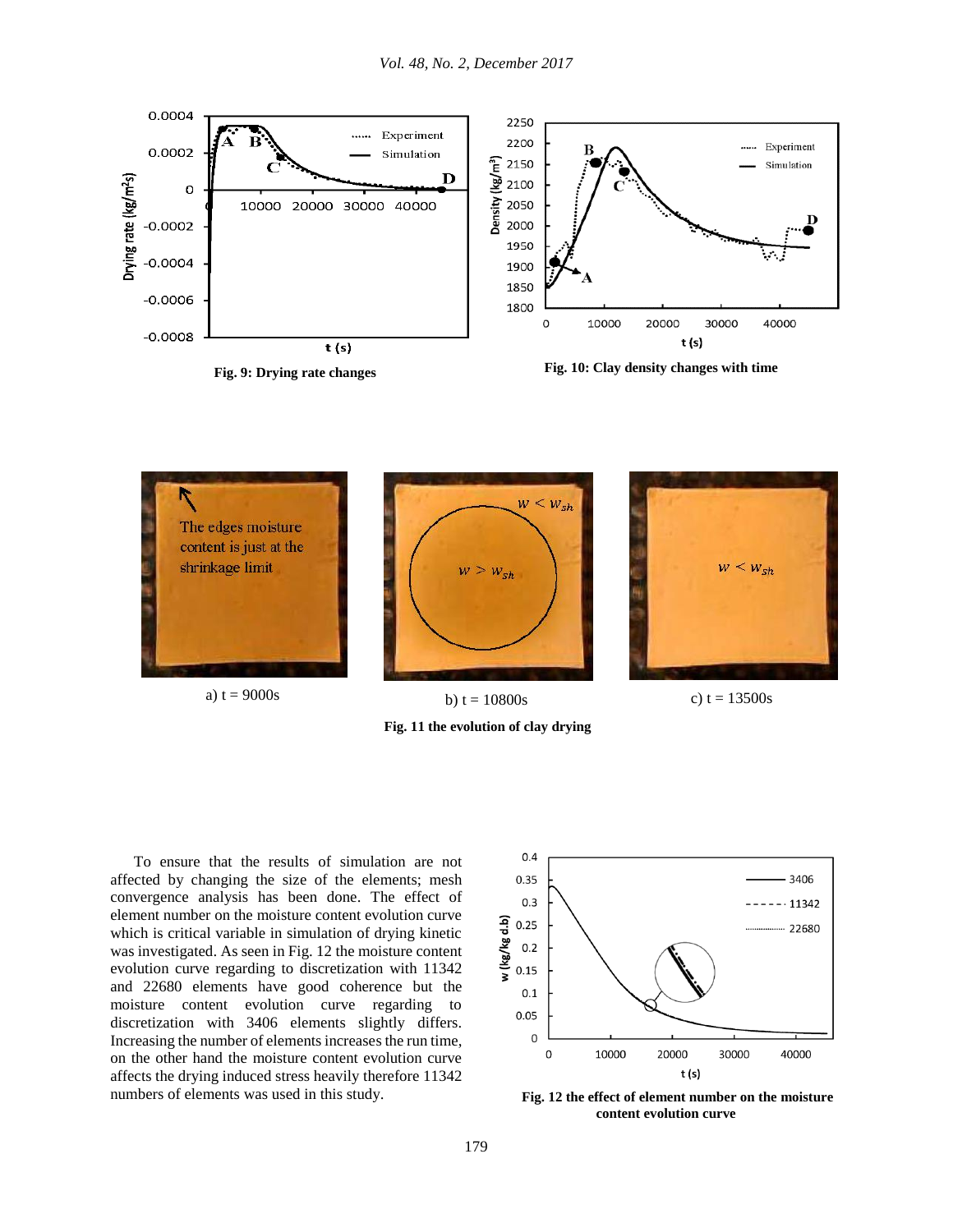The experimental and numerical results for drying kinetic, volumetric strain, drying rate and density show a good agreement between to each other. The mean absolute percent error (MAPE) of moisture content, volumetric strain, drying rate and density evolution curve is 8.7%, 2.26%, 1.61% and 0.17%, respectively. The MAPE values obtained shows less value compared to other studies [6, 7, 11, 15]. It shows that the developed mathematical model is accurate for overall drying process. Therefor the simulation can be considered as useful tool to predict the stresses induced by drying and the quality of dried product.

### **8. Heat and mass transfer induced stresses**

The moisture and temperature is uniform at the start of drying process. Evaporation/condensation of moisture from/onto the sample surface causes non uniform distribution of the moisture content and temperature. Fig. 12 shows the evolution of moisture content in four point of clay sample presented in Fig. 3. The moisture content decreases in the time that is the consequence of evaporation. The moisture content decreases in points 1, 2, 3 and 4 respectively. The gradient of the moisture content is always directed from the outside to inside of the material. It became maximum approximately at the end of CDRP and then it develops gradually to flatten at the end of drying when the points reach the equilibrium moisture content. The temperature distribution of the sample shows in Fig. 13. Temperature increases rapidly throughout the material in the beginning of the experiment and a temperature gradient develops in the material.

The clay sample shrinks during drying which is the result of superposition of two phenomena: moisture content and temperature change. The volume strain induced by moisture content and temperature changes is shown in Fig. 14 and Fig. 15, respectively. The volume strain induced by moisture content changes is negative and cause the sample shrinkage but the volume strain induced by temperature content changes is positive and cause the sample expansion. The moisture strain is so greater than the temperature strain. The stress pattern in dried materials is due to non-uniform shrinkage induced by moisture content and temperature change. Fig. 16 shows the evaluation of Mises stress as a result of non-uniform shrinkage induced by moisture content changes and Fig. 17 shows the evaluation of Mises stress as a result of nonuniform expansion induced by temperature changes. The maximum of moisture induced stresses is about 250000 Pa and the maximum of temperature induced stresses is about 2 Pa. The temperature changes induced stresses are very small in comparison with the moisture changes induced stresses. Thus; the temperature changes induced stresses and their effects on drying kinetic can be neglected in drying process modeling. Both of maximum moisture stress and maximum temperature stress occur at the same point 2 located at the middle of the edge. Therefore this point is the most probable candidate point for crack initiation. It is important to note that heat transfer aspect of drying process has strong influence on the mass transfer and mechanical aspects of drying process and cannot be neglected in modeling.



**Fig. 13 Mean moisture evolution of the sample Fig. 14 Temperature evolution of the sample**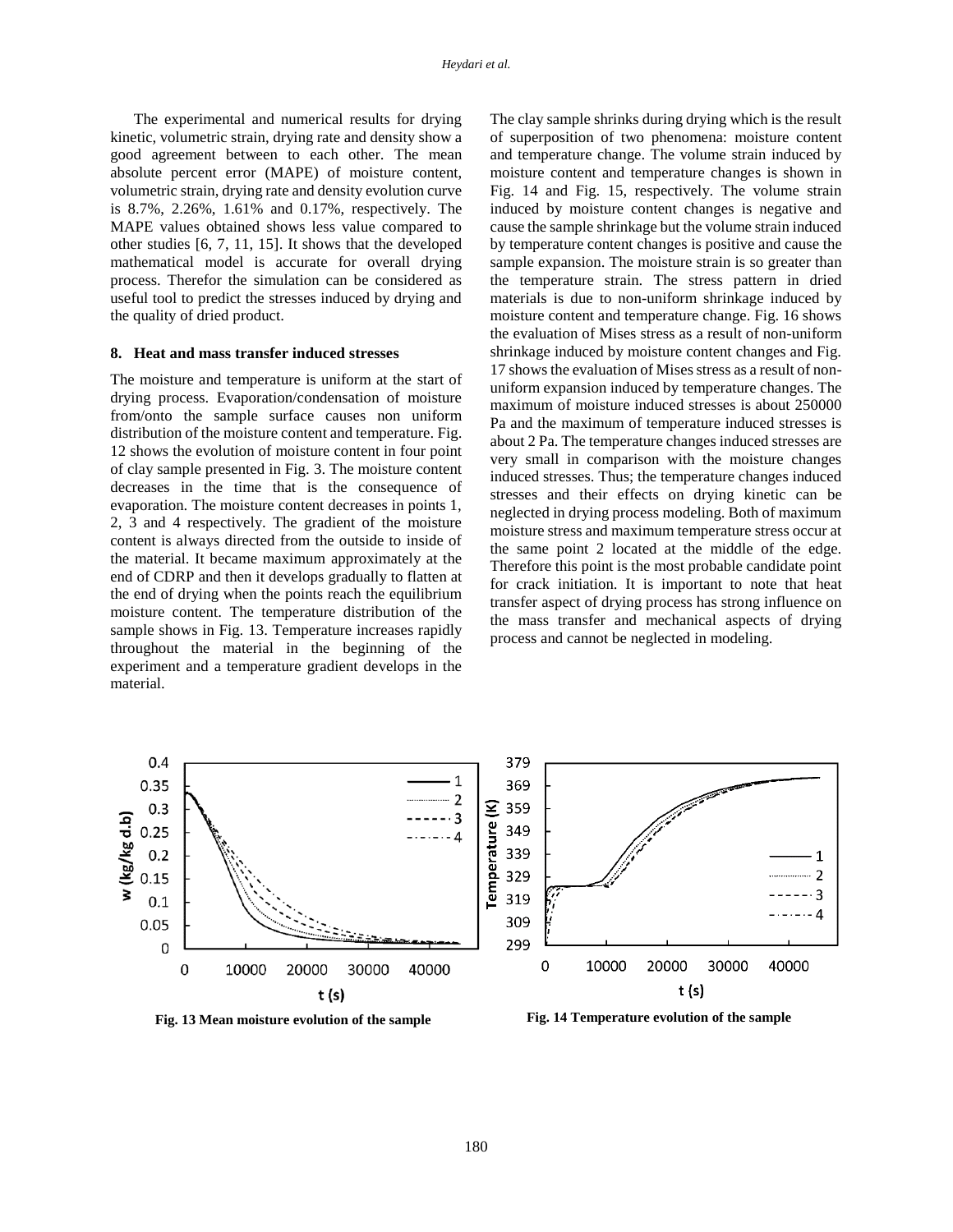





**Fig. 17 Von mises stress evolution induced by moisture content changes**



**temperature changes**

### **9. Prediction of sample cracking**

The quality of dried sample can be predicted by employing a failure criterion. The Von Mises yield criterion states that in order to prevent cracking the following condition has to be satisfied [17]:

| $yield stress$         | (10) |
|------------------------|------|
| - Von Mises stress > 0 |      |

The yield stress depends on the moisture content and limit of the elastic behavior of the material when submitted to a uniaxial tension. For Clay, yield stress has been determined experimentally by Ketelaars [21]. Fig. 18 shows the comparison between maximum Mises stress induced by drying which belong to point 2 and yield stress. It can be seen drying condition cannot lead to cracking since maximum Mises stress induced by drying is smaller than yield stress during drying. Fig. 19 shows the dried sample. The sample as was predicted by the model is free of any cracking.

### **10. Conclusions**

A fully coupled model of drying process was developed to predict the stress–strain and clay–water characteristics response. The model was solved numerically to predict drying kinetic. The experimental results for drying kinetic, volumetric strain, drying rate and density show a good agreement with numerical results, validating the mathematical model of the drying process. Also the failure prediction of the dried sample reveals that simulation can be considered as a practical tool to predict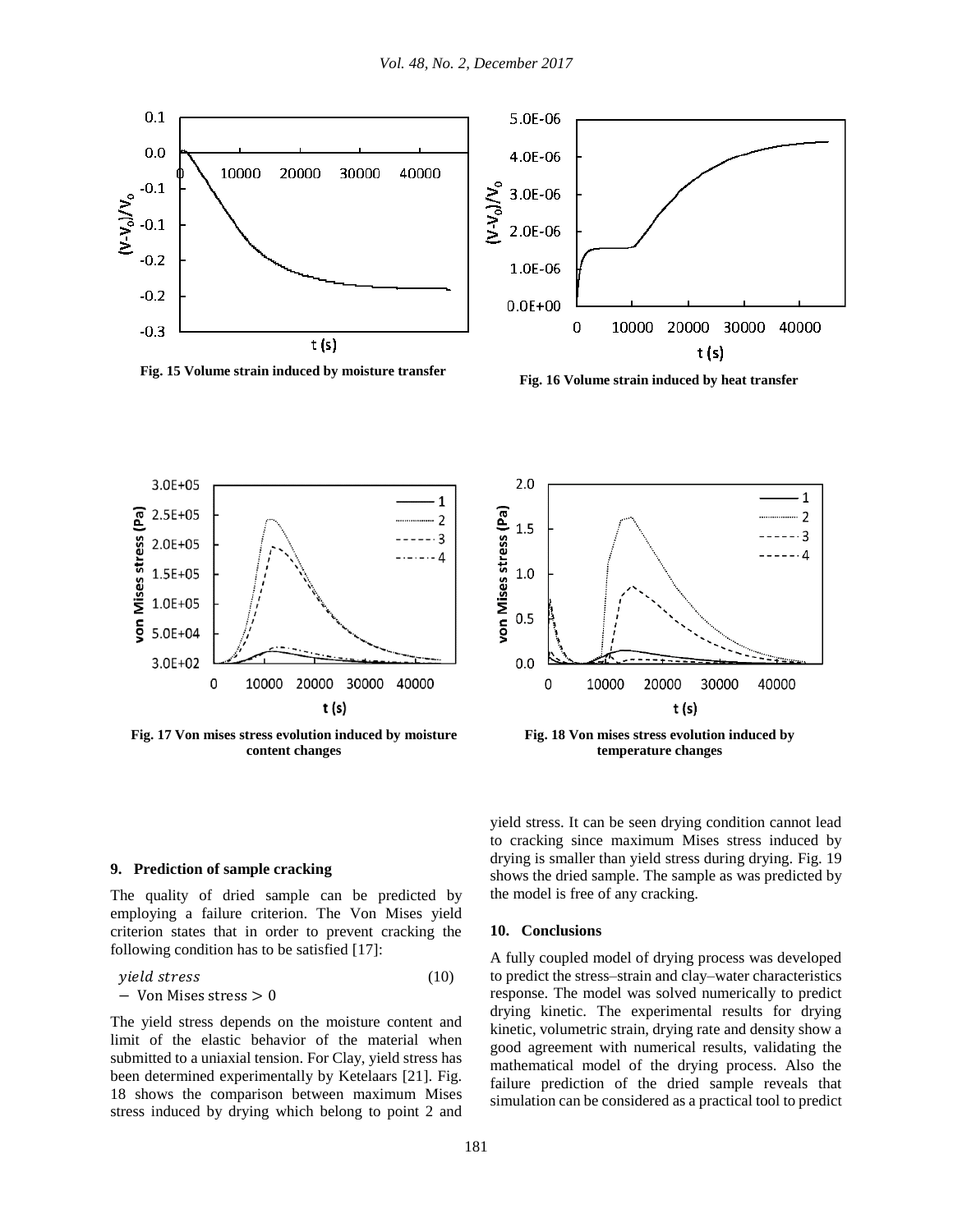severe defects namely the cracking. Volume strain induced by moisture content and temperature changes were simulated. The evolution curves of strain were quite different. The volume strain induced by moisture content causing shrinkage is negative while the volume strain induced by temperature causing sample expansion is positive. The analysis of drying induced stresses shows that, the non-uniform heat expansion induced stresses are 125E3 times higher than non-uniform moisture shrinkage induced stresses, thus; the non-uniform heat expansion induced stresses and the associated effects on drying kinetic can be neglected in modeling of drying process. It is important to note that heat transfer aspect of drying process has strong influence on the mass transfer and mechanical aspects of drying process and cannot be neglected in modeling.



**Fig. 19 comparison between maximum mises stress induced by drying and yield stress**



**Fig. 20 Von mises stress evolution induced by temperature changes**

### **11. References**

- [1] K. Chua, A. Mujumdar, M. Hawlader, S. Chou, J. Ho, Convective drying of agricultural products. Effect of continuous and stepwise change in drying air temperature, *Drying Technology,* Vol. 19, No. 8, pp. 1949-1960, 2001.
- [2] G. Musielak, D. Mierzwa, Permanent strains in clay-like material during drying, *Drying Technology,* Vol. 27, No. 7-8, pp. 894-902, 2009.
- [3] K. Khalili, S. y. Ahmadi-Brooghani, M. Bagherian, Experimental and numerical study of the ceramic drying process and cracking, *Journal of Solid and Fluid Mechanics,* Vol. 4, pp. 119-129, 2014.
- [4] M. Heydari, K. Khalili, Investigation on the Effect of Young's Modulus Variation on Drying-Induced Stresses, *Transport in Porous Media,* Vol. 112, No. 2, pp. 519-540, 2016.
- [5] S. J. Kowalski, 2003, *Thermomechanics of drying processes*, Springer Berlin Heidelberg,
- [6] M. Vasić, Ž. Grbavčić, Z. Radojević, Determination of the moisture diffusivity coefficient and mathematical modeling of drying, *Chemical Engineering and Processing: Process Intensification,* Vol. 76, pp. 33-44, 2014.
- [7] S. Chemkhi, F. Zagrouba, A. Bellagi, Mathematical model for drying of highly shrinkable media, *Drying Technology,* Vol. 22, No. 5, pp. 1023-1039, 2004.
- [8] W. P. da Silva, C. M. D. P. da Silva, L. D. da Silva, V. S. de Oliveira Farias, Drying of clay slabs: experimental determination and prediction by two-dimensional diffusion models, *Ceramics International,* Vol. 39, No. 7, pp. 7911-7919, 2013.
- [9] M. R. Islam, A. Mujumdar, Role of product shrinkage in drying rate predictions using a liquid diffusion model, *International communications in heat and mass transfer,* Vol. 30, No. 3, pp. 391-400, 2003.
- [10] J. Esfahani, H. Majdi, E. Barati, Analytical twodimensional analysis of the transport phenomena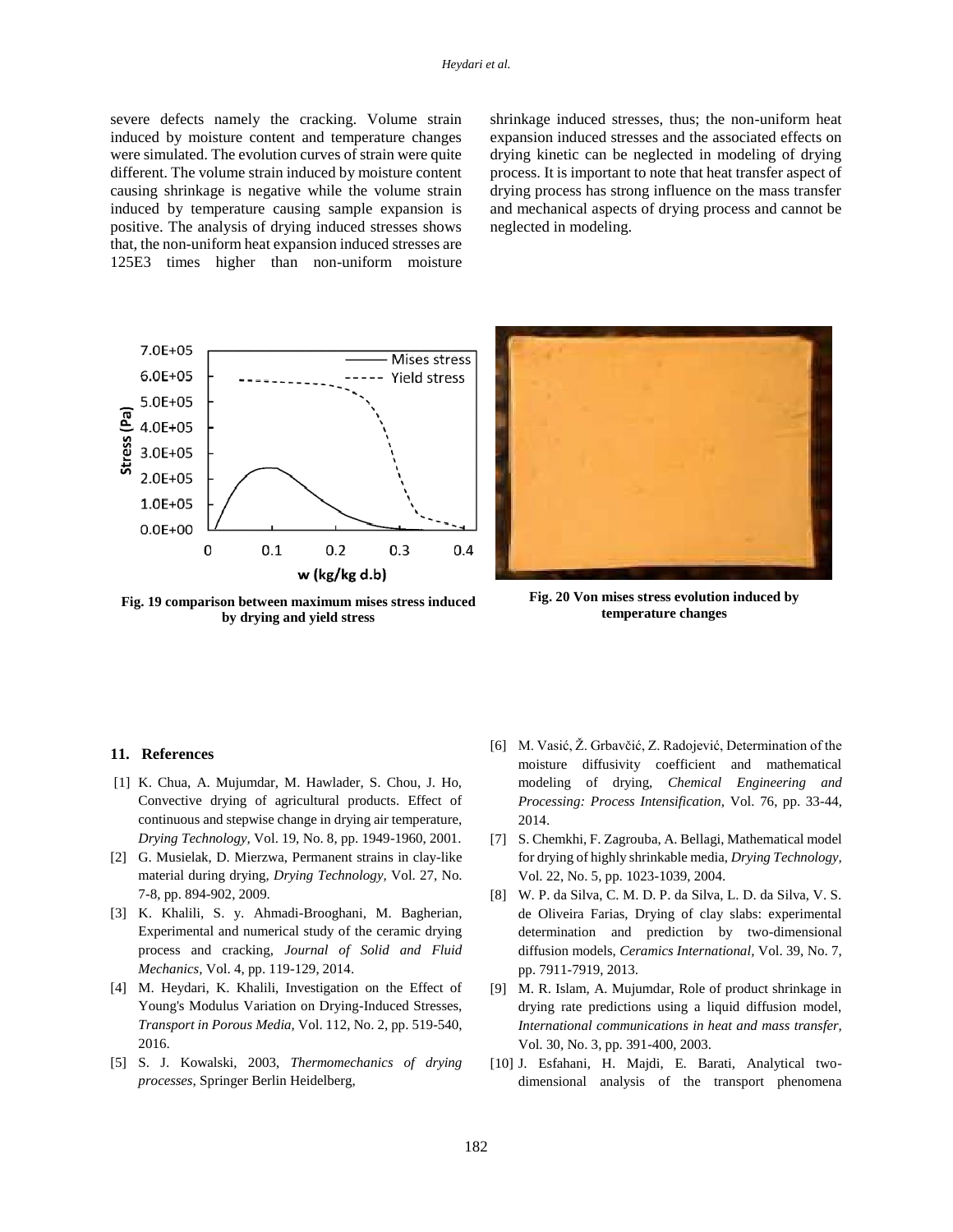occurring during convective drying: apple slices, *Journal of Food Engineering,* Vol. 123, pp. 87-93, 2014.

- [11] D. Mihoubi, A. Bellagi, Stress generated during drying of saturated porous media, *Transport in porous media,* Vol. 80, No. 3, pp. 519-536, 2009.
- [12] H. F. Oztop, E. K. Akpinar, Numerical and experimental analysis of moisture transfer for convective drying of some products, *International Communications in Heat and Mass Transfer,* Vol. 35, No. 2, pp. 169-177, 2008.
- [13] R. Lewis, M. Strada, G. Comini, Drying-induced stresses in porous bodies, *International Journal for Numerical Methods in Engineering,* Vol. 11, No. 7, pp. 1175-1184, 1977.
- [14] S. Chemkhi, W. Jomaa, F. Zagrouba, Application of a coupled thermo-hydro-mechanical model to simulate the drying of nonsaturated porous media, *Drying technology,* Vol. 27, No. 7-8, pp. 842-850, 2009.
- [15] K. Khalfaoui, S. Chemkhi, F. Zagrouba, Modeling and stress analysis during drying of a deformable and saturated porous medium, *Drying technology,* Vol. 31, No. 10, pp. 1124-1137, 2013.
- [16] F. Couture, S. Laurent, M. A. Roques, Drying of twophase media: Simulation with liquid pressure as driven force, *AIChE journal,* Vol. 53, No. 7, pp. 1703-1717, 2007.
- [17] F. Augier, W. Coumans, A. Hugget, E. Kaasschieter, On the risk of cracking in clay drying, *Chemical Engineering Journal,* Vol. 86, No. 1, pp. 133-138, 2002.
- [18] K. Khalili, M. Heydari, Studying the effect of part thickness on cracking during drying process, *Modares Mechanical Engineering,* Vol. 12, No. 3, pp. 103-116, 2012.
- [19] M. Ganjiani, A damage model incorporating dynamic plastic yield surface, *Journal of Computational Applied Mechanics,* Vol. 47, No. 1, pp. 11-24, 2016.
- [20] F. Pourcel, W. Jomaa, J.-R. Puiggali, L. Rouleau, Criterion for crack initiation during drying: Alumina porous ceramic strength improvement, *Powder Technology,* Vol. 172, No. 2, pp. 120-127, 2007.
- [21] A. A. J. Ketelaars, *Drying deformable media: Kinetics, shrinkage and stresses(Ph. D. Thesis)*, Thesis, University of Eindhoven 1993.
- [22] S. Kowalski, G. Musielak, J. Banaszak, Experimental validation of the heat and mass transfer model for convective drying, *Drying Technology,* Vol. 25, No. 1, pp. 107-121, 2007.
- [23] M. Van Belleghem, M. Steeman, H. Janssen, A. Janssens, M. De Paepe, Validation of a coupled heat, vapour and liquid moisture transport model for porous materials implemented in CFD, *Building and Environment,* Vol. 81, pp. 340-353, 2014.
- [24] S. Chemkhi, F. Zagrouba, Water diffusion coefficient in clay material from drying data, *Desalination,* Vol. 185, No. 1-3, pp. 491-498, 2005.
- [25] B. A. Manel, D. Mihoubi, S. Jalila, B. Ahmed, Strain– stress formation during stationary and intermittent drying of deformable media, *Drying technology,* Vol. 32, No. 10, pp. 1245-1255, 2014.
- [26] M. Heydari, K. Khalili, Modeling Enhancement and Simulation of Distortion in Drying Process, *Modares Mechanical Engineering,* Vol. 15, No. 10, pp. 291-301, 2015.
- [27] S. J. Kowalski, A. Rybicki, Rate of Drying and Stresses in the First Period of Drying, *Drying Technology,* Vol. 18, No. 3, pp. 583-600, 2000.
- [28] G. Musielak, Influence of the drying medium parameters on drying induced stresses, *Drying Technology,* Vol. 18, No. 3, pp. 561-581, 2000.
- [29] S. J. Kowalski, J. Banaszak, A. Rybicki, Plasticity in materials exposed to drying, *Chemical Engineering Science,* Vol. 65, No. 18, pp. 5105-5116, 2010.
- [30] G. Caceres, D. Bruneau, W. Jomaa, Two-phase shrinking porous media drying: a modeling approach including liquid pressure gradients effects, *Drying Technology,* Vol. 25, No. 12, pp. 1927-1934, 2007.
- [31] K. Khalili, M. Heydari, M. Khalili, Drying Clay Bricks with Variable Young's Modulus, *Procedia Technology,* Vol. 12, pp. 382-387, 2014.
- [32] S. J. Kowalski, A. Rybicki, *The vapour-liquid interface and stresses in dried bodies*, in: *Drying of Porous Materials*, Eds., pp. 43-58: Springer, 2006.
- [33] K. Khalili, M. Heydari, Numerical modeling of shrinkage of a ceramic material in drying process, *Modares Mechanical Engineering,* Vol. 12, No. 2, pp. 58-71, 2012.
- [34] I. Hammouda, D. Mihoubi, Modelling of drying induced stress of clay: elastic and viscoelastic behaviours, *Mechanics of Time-Dependent Materials,* Vol. 18, No. 1, pp. 97-111, 2014.
- [35] J. Banaszak, S. J. Kowalski, Drying induced stresses estimated on the base of elastic and viscoelastic models, *Chemical Engineering Journal,* Vol. 86, No. 1, pp. 139- 143, 2002.
- [36] D. Mihoubi, A. Bellagi, Modeling of heat and moisture transfers with stress–strain formation during convective air drying of deformable media, *Heat and Mass Transfer*, pp. 1-9, 2012.
- [37] D. Mihoubi, A. Bellagi, Two-dimensional heat and mass transfer during drying of deformable media, *Applied Mathematical Modelling,* Vol. 32, No. 3, pp. 303-314, 2008.
- [38] S. Kowalski, A. Pawłowski, Modeling of kinetics in stationary and intermittent drying, *Drying Technology,* Vol. 28, No. 8, pp. 1023-1031, 2010.
- [39] K. Behrouzi, S. F. Chini, Evaluation of Evaporation Estimation Methods: a Case Study of Karaj Dam Lake, *Journal of Computational Applied Mechanics,* Vol. 48, No. 1, pp. 137-150, 2017.